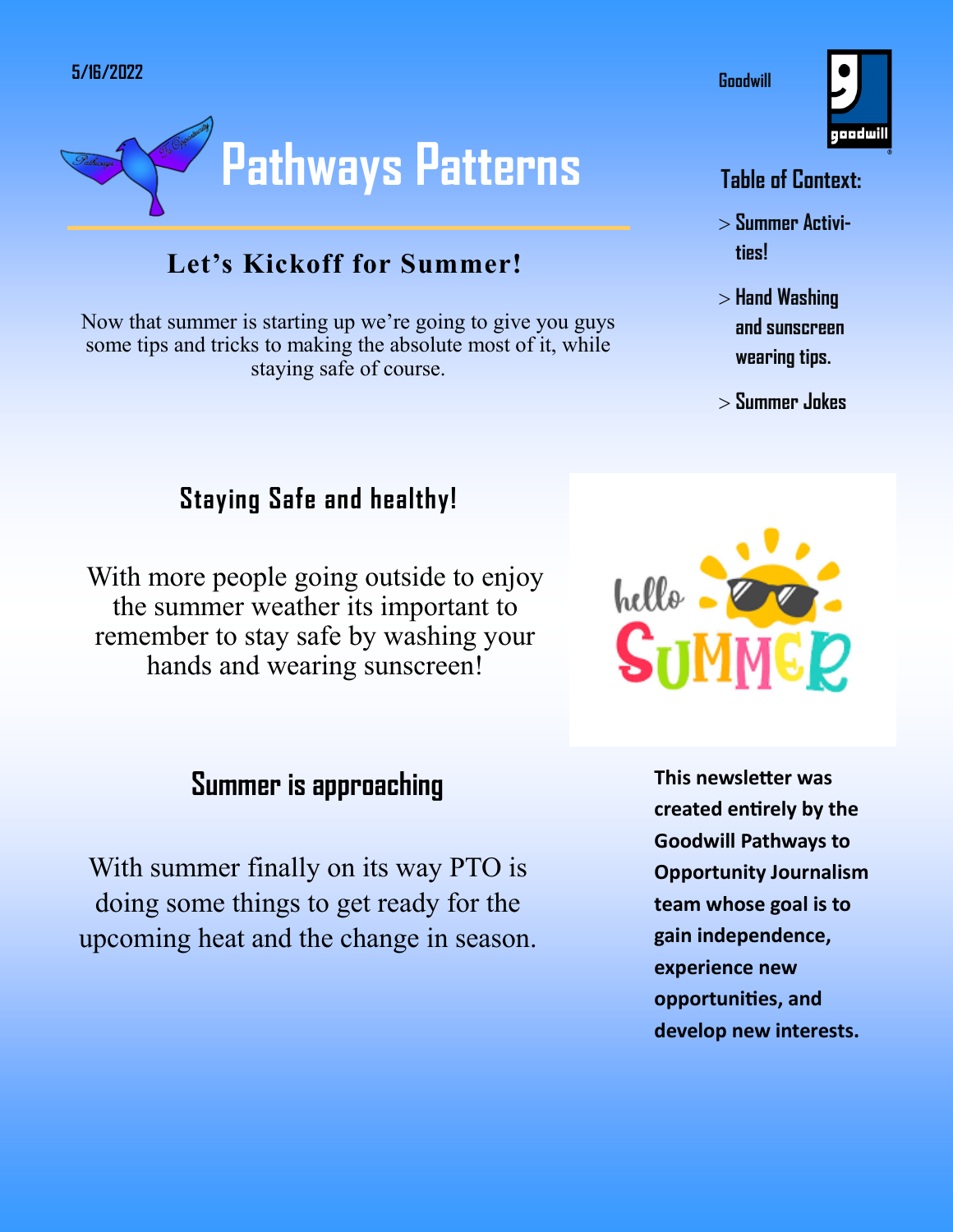**Goodwill**



### **Summer Activities**

There are many things you can do to enjoy the summer, including going to the beach, going to amusement parks, get some ice cream, go on a picnic or just enjoy a public park with friends or family. You could also enjoy some time at the pool, there's nothing more refreshing than hopping into a nice cool pool while its extra hot outside.

### **Watermelon is the fruit of summer**

Watermelon is a staple fruit of summer, many people like to carve it into pieces and enjoy it on a hot day. Watermelon even helps you stay hydrated and it is packed with nutrients. If you have a chance to try some watermelon this summer we highly recommend it!

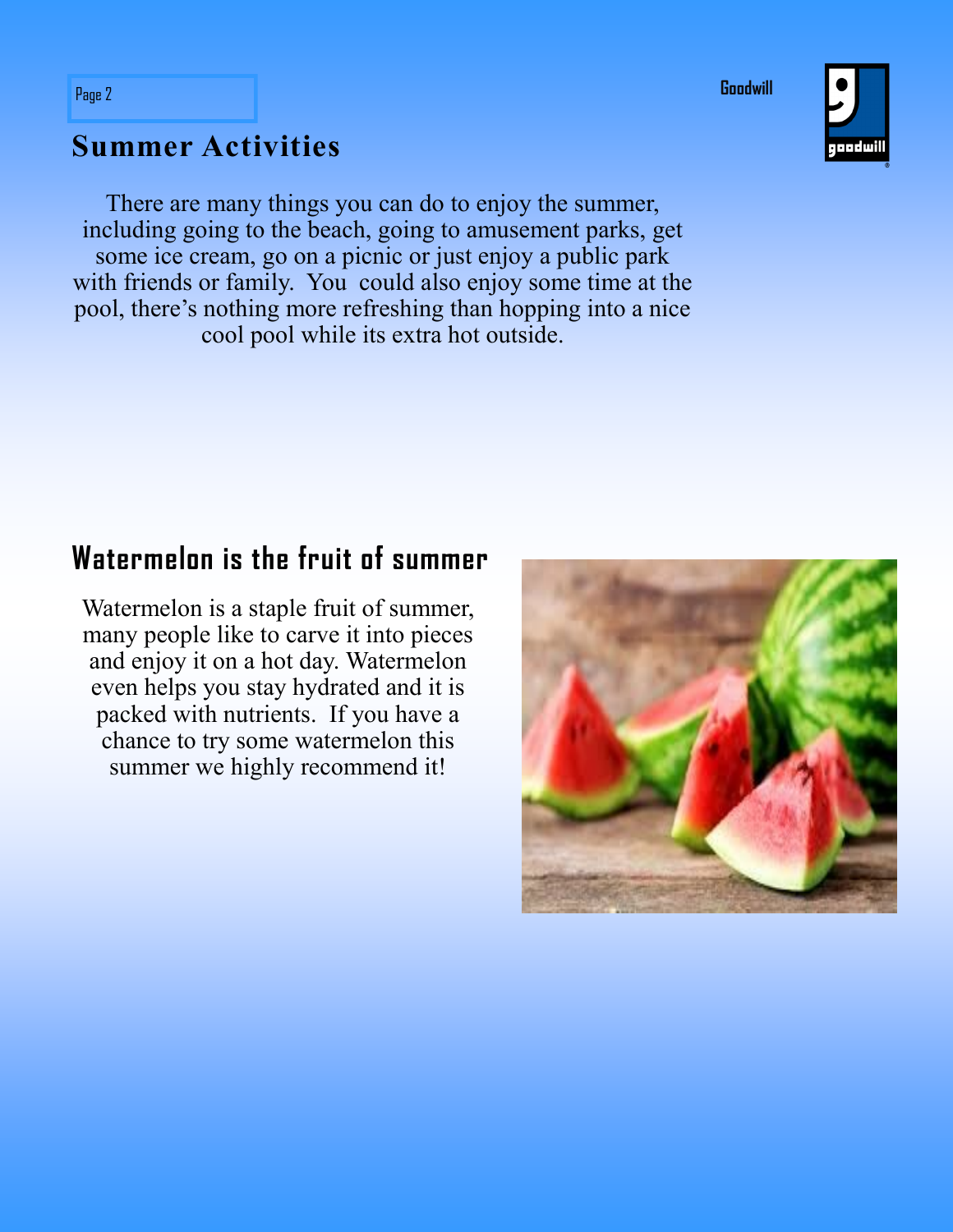

## **Summer Jokes!**

Here are some of our favorite summer jokes that made us laugh hopefully you can have a laugh too.

- When do you go at red and stop at green? When you're eating a watermelon.
- Which letter is the coolest? Iced t.
- What do snowmen do in summer? Chill out.
- Why are gulls named seagulls?
- If they were by the bay, they'd be bagels.

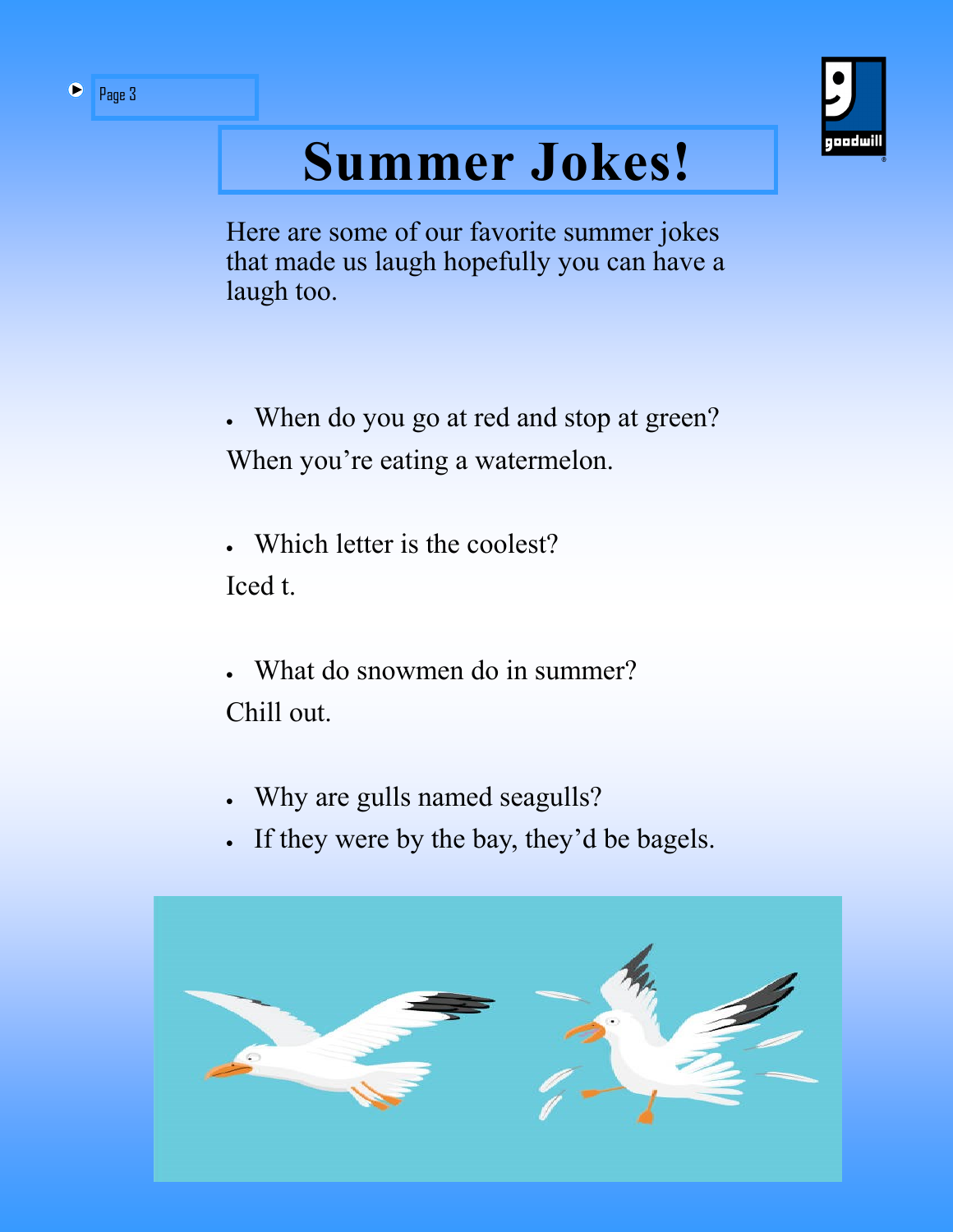### Page 4 **Washing our Hands**

Washing your hands is one of the easiest things you can do to stay healthy. When we wash our hands we should use soap and water we then run our hands under the sink for 20 seconds. some people even sing the Happy Birthday song in their head to use to keep track of the time while washing their hands. After you finish washing your hands you should always dry them using a paper towel or a towel, and never dry our hands on our pants or shirts.

### **Wearing Sunscreen**

Sunscreen is an important part of protecting yourself from potentially dangerous UV rays. In order to get the most use out of sunscreen you should only use about a handful but make sure to cover all parts of exposed skin including ears, back, shoulders and knees and legs.







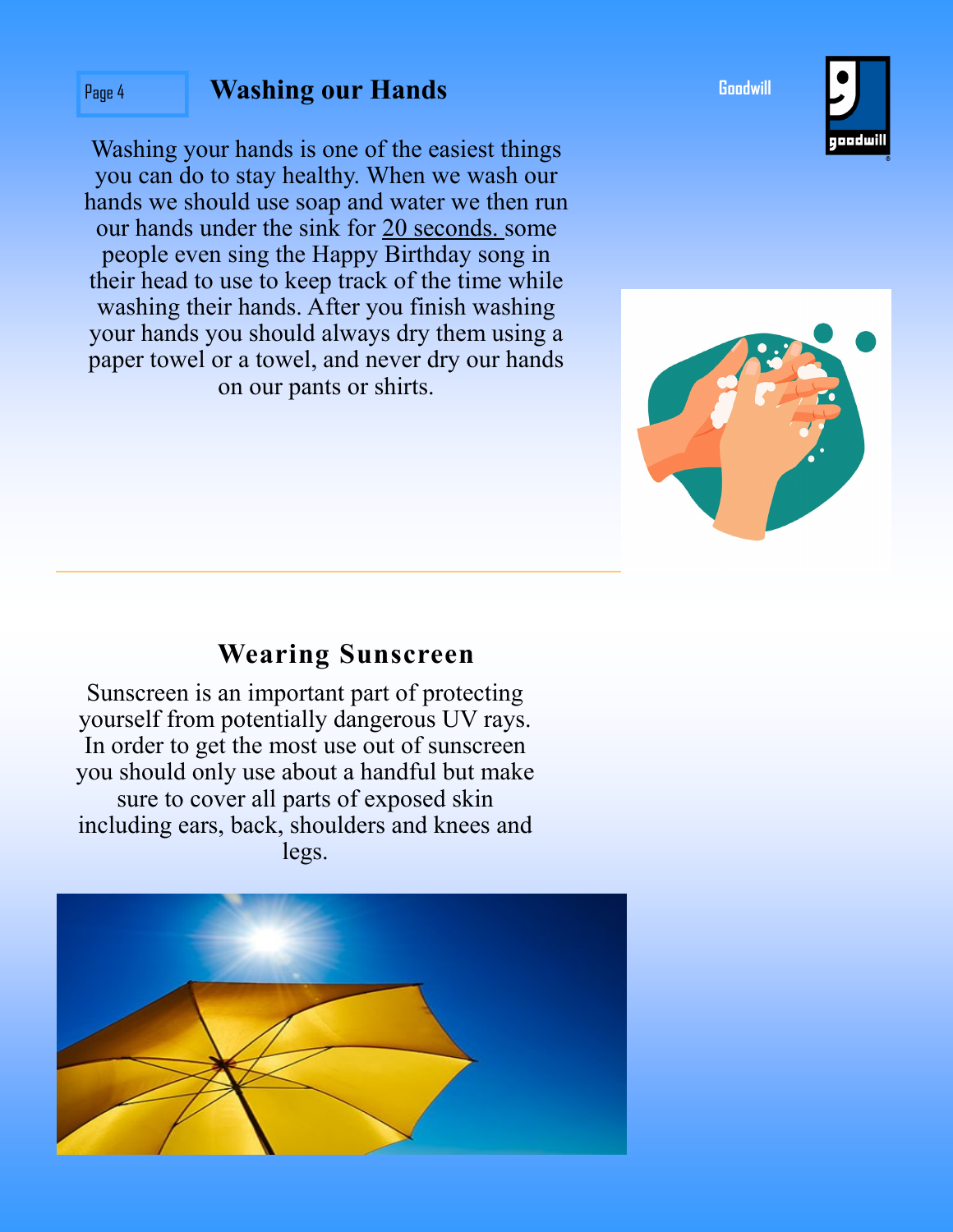goodwill

Pathways to Opportunities.

**Goodwill** 

### **HOW TO WASH YOUR HANDS PROPERLY**



**Washing our Hands**

**Get your hands wet** with clean water



**Apply soap and** rub them together



Don't forget between your fingers, fingertips, the back of your hands and even your wrists



**Scrub like this for at** least 20 seconds. Try humming a song like "Happy Birthday"!



**Rinse using clean,** running water, just like step 1



**Dry your hands** using a clean towel